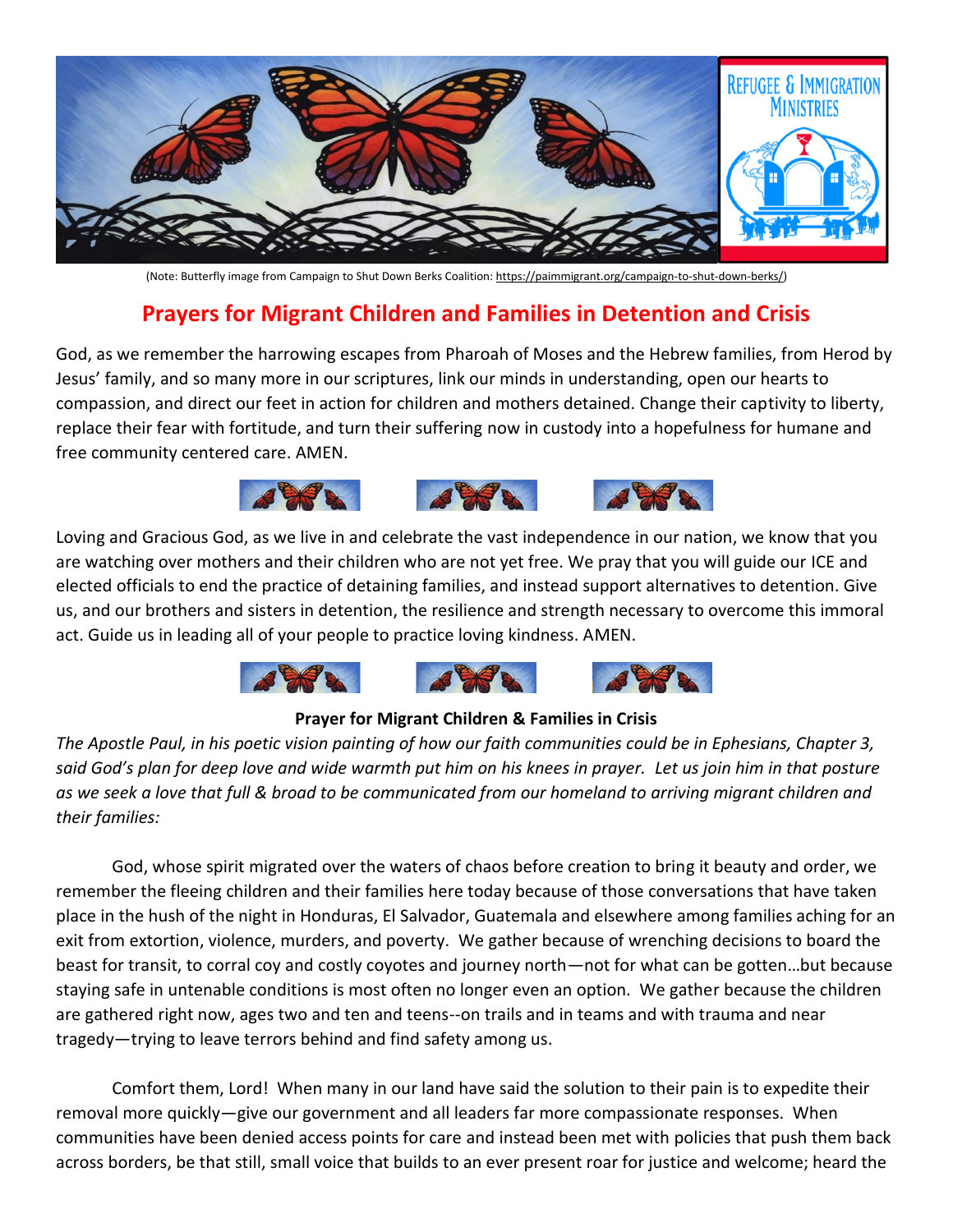in desert, resounding among the tent cities waiting for safety, felt through cold, metal detention bars and beds. When families on all sides of borders are searching for hope to be reunited and find help in this world where you gave us more than enough to share—may the strength and warmth of your Holy Spirit be what is found and felt to hold them, through arms that will accompany and policies that will be transformed toward renewed humanity.

And when souls of the children feel like parched plants from their real desert wanderings—God, come home to their hearts and to ours, and give them roots deep in the soil of God's marvelous love…until we all can act knowing and trusting just how deep and wide your love really is! You have brought us here to hear the cries of detained families. Make our hearts open in this place and space, and give us the power to understand and to respond. AMEN.



**Interfaith Litany for Family Protection**

**Leader 1:** Because as communities of faith, we are deeply inspired by stories of forced migration—of asylees, displaced persons, and refugees—which are told throughout our sacred texts;

*All: We pray for children seeking protection, in hopes they will find safety among us.*

**Leader 2:** Because key faith figures from multiple traditions personally endured persecution, and were led to new homes by a God of liberation to escape violence;

*All: We pray for families seeking protection, that they may hold one another in unity.*

**Leader 3:** Because the stories of Exodus in the Torah shared how the migrant Moses helped his own family become stable and overcome oppression, and led his community to defeat barriers and find a new land;

*All: We pray for generosity to be offered in our land to those who have been haunted by violence, fears, and journeys through pain.*

**Leader 4:** Because the Prophet Mohammed cared so deeply to protect his communities that he instructed some to migrate to a new country after they suffered injustice and torture, and eventually became a refugee himself as he fled Mecca to find refuge in Medina;

*All: We pray for every single child pushed by violence from their homeland and then pulled from their parents' arms through zero tolerance policies to be reunited immediately, and surrounded by policies that promote freedom not fierceness, accountability not abuse, refuge not prison-like restrictions.*

**Leader 5:** Because Jesus' family was urged by an angel to escape to Egypt to avoid threats to his young life under Herod's vindictive violence, and remained there in safety until Herod's death;

*All: We pray that you would continue to strengthen us, and all who are making decisions about how to care for vulnerable communities, to be our best selves, to act with confidence in our abundant blessings and not out of fear of scarcity, and to remember the sacred gifts and rights of all human creatures. For all children are God's children. AMEN.*